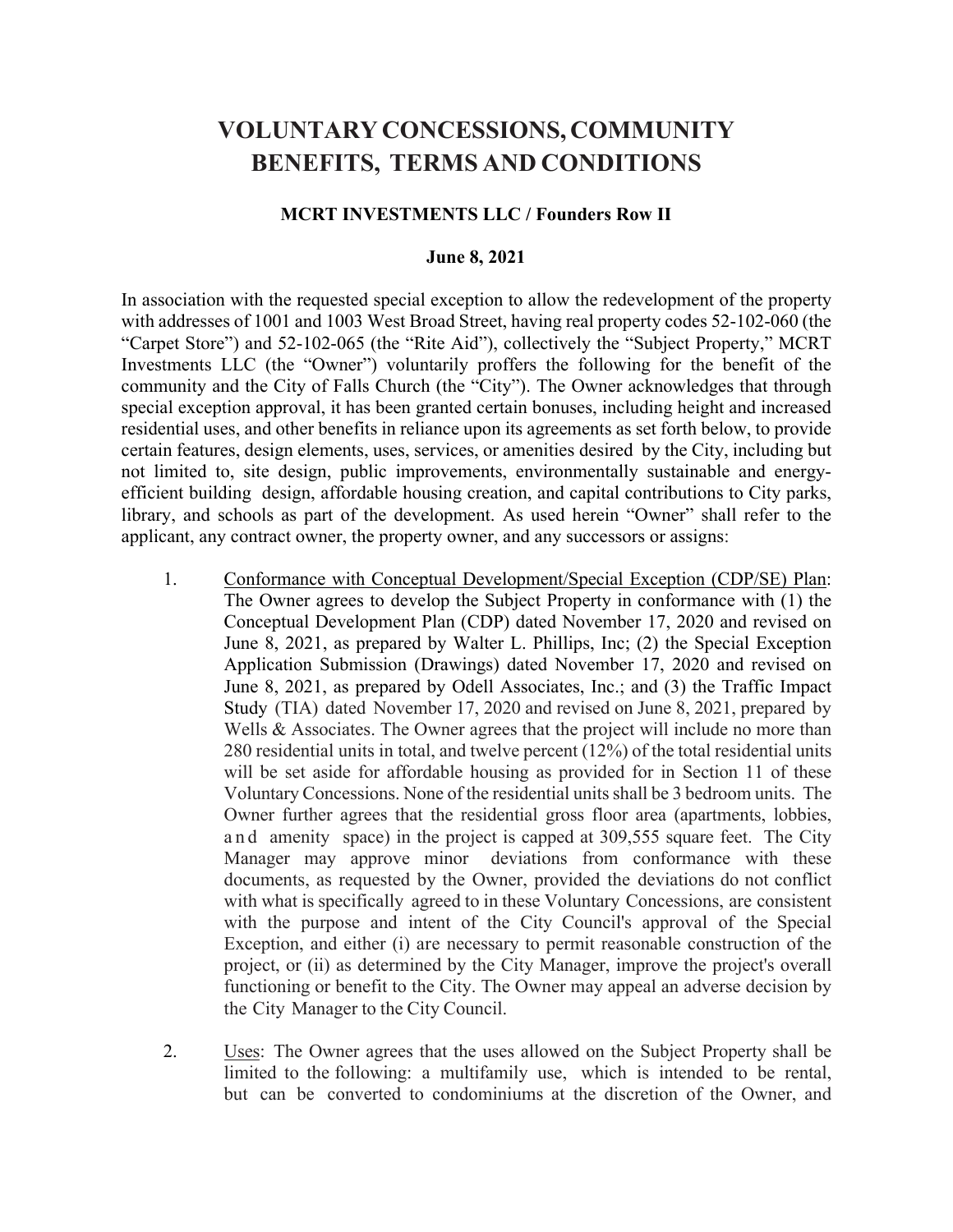ground floor uses as described below. Uses shall be approximately as shown in the building square foot amounts and in the locations on the CDP.

- i. Ground Floor Uses.
	- i. Commercial Plan. The Owner shall provide the following ground floor uses:
		- 1. A minimum of 15,000 square feet of ground floor space shall be reserved for retail sales and services allowed by the B-1 Zoning district, except as expressly prohibited in the following subsection. Of the 15,000 square feet, a minimum of 5,000 square feet will be designated for restaurant uses. The Owner anticipates a variety of retail sales uses and restaurant types, including, but not limited to restaurants (either fast casual or full-service), bakery/cafés, and neighborhood-serving retail tenants.
		- 2. A minimum of 5,800 square feet shall be reserved for medical/professional office space. The Owner anticipates medical users including but not limited to doctors, dentists, and optometrists, or professional users such as CPA's, and other consulting/advisory services.
		- 3. A minimum of 5,000 square feet shall be reserved for a Co-Working space to be utilized by residents of the multifamily community, along with City-affiliated associations/nonprofits/advocacy groups on a reservation basis. The location of the entrance to the Co-Working space shall be at least partially at grade with visibility from the street sidewalk (either along West Broad or South West Street).
	- ii. Prohibited. The following uses shall be prohibited in the ground floor of the proposed building:
		- 1. Public buildings and facilities
		- 2. Hotels, motels
		- 3. Inns, bed and breakfasts
		- 4. Group homes permitted by Section 48-486(10)
		- 5. Parking lots as a principal use
		- 6. Self-service laundries
		- 7. Shoe repair shops
		- 8. Antique shops
		- 9. Mortuaries
		- 10. Adult uses
		- 11. Any drug paraphernalia establishment
		- 12. Amusement arcade, as a principal or accessory use
		- 13. Satellite television antenna or ground-mounted conventional television or radio antenna
		- 14. The preparation, processing, assembling of electronic devices and equipment, including computer systems, communication systems, security systems, fire protection systems, control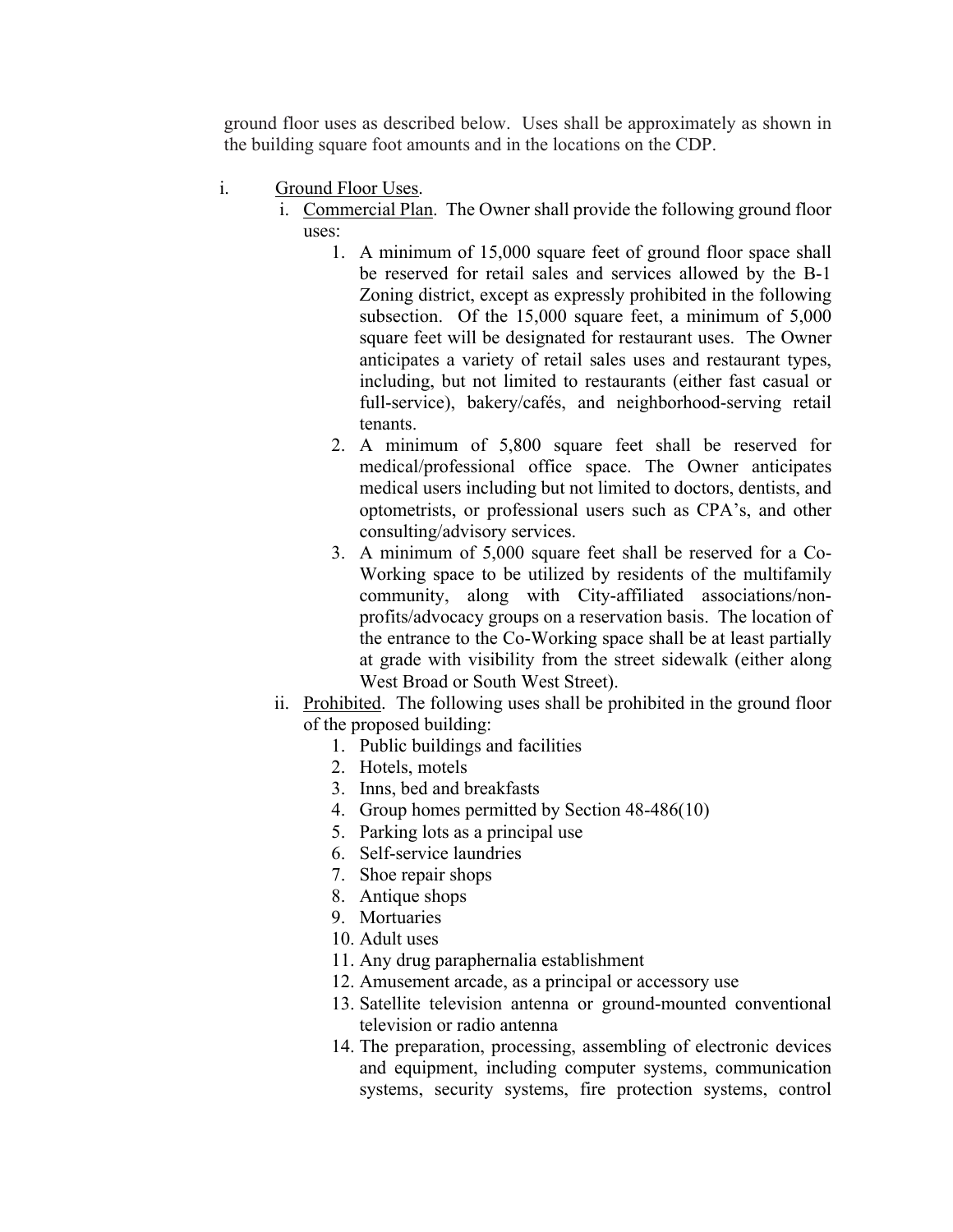- systems and the like
- 15. Temporary shelters
- 16. Auction house
- 17. Flea market
- 18. Blood bank
- 19. Car wash
- 20. Rental car offices or sales
- 21. Car dealerships
- 22. Gun stores or firearm dealers, or shooting ranges
- 23. Church, temple, synagogue, mosque, or other house of worship
- 24. Stores selling primarily tobacco, electronic cigarettes, vaping supplies, e-liquids or similar materials, or cannabis products.
- 3. Ground Floor Design Requirements: The Owner agrees that the following design standards shall be met for all commercial space identified as part of the GLA in the project:
	- i. Retail ceiling heights: the ground floor retail spaces shall be constructed with a minimum interior ceiling height in at least 75% of the retail space (measured "slab to slab") of at least 16 feet in height.
	- ii. The Owner agrees that the ground floor retail or other ground floor commercial space wall fronting W. Broad Street or S. West Street shall have an average 40% transparency (meaning a clear view from the outside to the interior space and activity and not obstructed by drapes or blinds, or by any other window coverings, or shelving or other furniture) for the area of any wall facing said streets that is between three (3) feet and eight (8) feet above grade. This provision is not intended to prohibit merchandise displays that are viewed from the street within the transparency area or restaurants that utilize blinds or curtains to intermittently shade customers from unwelcomed sunlight. Further, this provision is not intended to prohibit restaurants from placing seating adjacent to windows.
	- iii. The Owner agrees that all retail businesses that front W. Broad Street and S. West Street shall have retail storefront entrances that provide retail customers ingress and egress to and from the adjacent street.
	- iv. At least 5,000 square feet of ground floor space shall have access to a ventilation shaft through the roof that meets all City Building Code requirements for restaurant use. Such access shall be provided prior to issuance of a certificate of occupancy for ground floor restaurant spaces.
	- v. Prior to issuance of a certificate of occupancy for the final five percent  $(5%)$ of the total residential units, the Owner agrees that the shell retail spaces for the entirety of the project will be completed, and that a minimum of 50% of the total commercial retail will have tenant improvements underway. These shell commercial spaces will include installed water and sewer lines available within or below the tenant's individual space; adequate utilities including electrical power and natural gas located in the Landlord's utility rooms; shaft access for kitchen exhaust vents and HVAC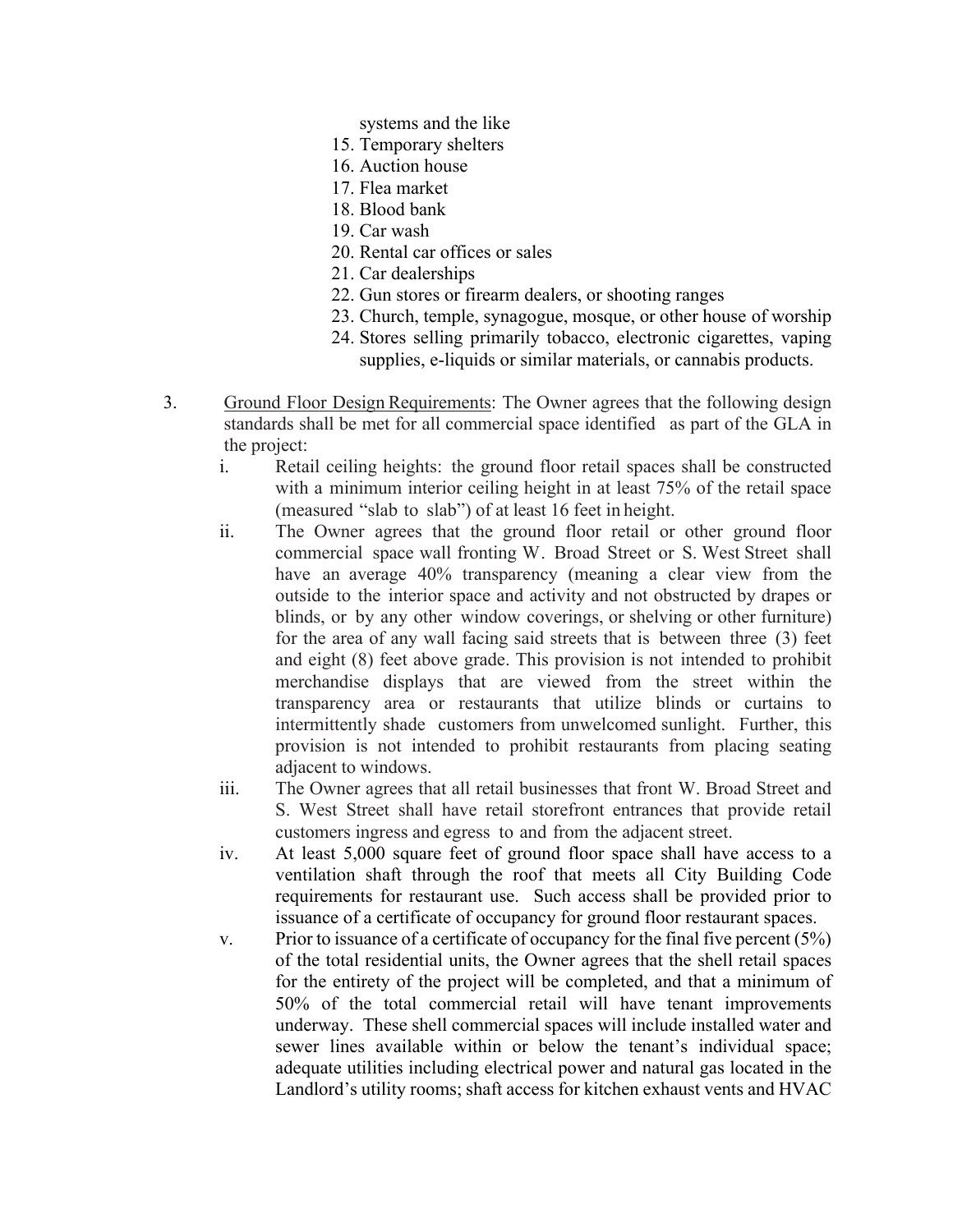line sets; and adequate designated rooftop space for the installation of the tenant's HVAC equipment. The vacant spaces will be climate controlled to prevent freezing of lines.

4. Architectural Design. The architectural design and building materials shall be in general conformance with the illustrative elevations included in the special exception application, but may be modified by the Applicant as part of final engineering and building design, provided that such modifications provide an equivalent quality of design and materials to those shown on the illustrative elevations included in the special exception application, subject to approval by the Planning Commission with recommendation by the Architectural Advisory Board. Any exterior vents on the façade shall be painted to match the color of the surrounding material.

### 5. Pedestrian Improvements

- i. Streetscape:
	- i. The Owner agrees to construct streetscape improvements along W. Broad Street and S. West Street in conformance with the City of Falls Church's adopted Streetscape Standards adopted March 13, 2017. Notwithstanding the above, the streetscape design for the public park/open space and areas adjacent to it at the intersection of S. West and Ellison Streets will be designed to integrate into the overall design of the open space and may deviate from the adopted Streetscape Standards. Streetscape improvements along Ellison Street shall be provided with appropriate residential-scale streetscape.
	- ii. The Owner agrees to maintain the streetscape improvements (including street trees but excluding maintenance of and cost of electricity for City standard streetlights) constructed as part of this project as long as the project remains. The terms of such maintenance responsibilities will be set forth in a Streetscape Maintenance Agreement to be negotiated between the Owner and the City, which agreement will be finalized, approved by the City Manager, and executed by the Owner prior to issuance of a Certificate of Occupancy for any occupiable space in the project.
	- iii. The Owner agrees to provide two, 2" empty conduits for fiber optic cable, for use by the City, to run under the West Broad Street sidewalks and crosswalks constructed by the Owner. The conduit and pull boxes shall be located along the frontage of the lot and shall comply with the specifications provided by the City. Pull boxes shall be placed at each intersection corner and with spacing not to exceed 600'. Pull boxes located at intersection corners shall have separate pull boxes from the traffic signal boxes; however, two, 2" conduits will be required to connect the two pull boxes.
	- iv. The Owner agrees to install an exterior electrical outlet (quad outlet) at each planter bed, and an exterior water bib every 100 linear feet along S. West Street and W. Broad Street along the building face.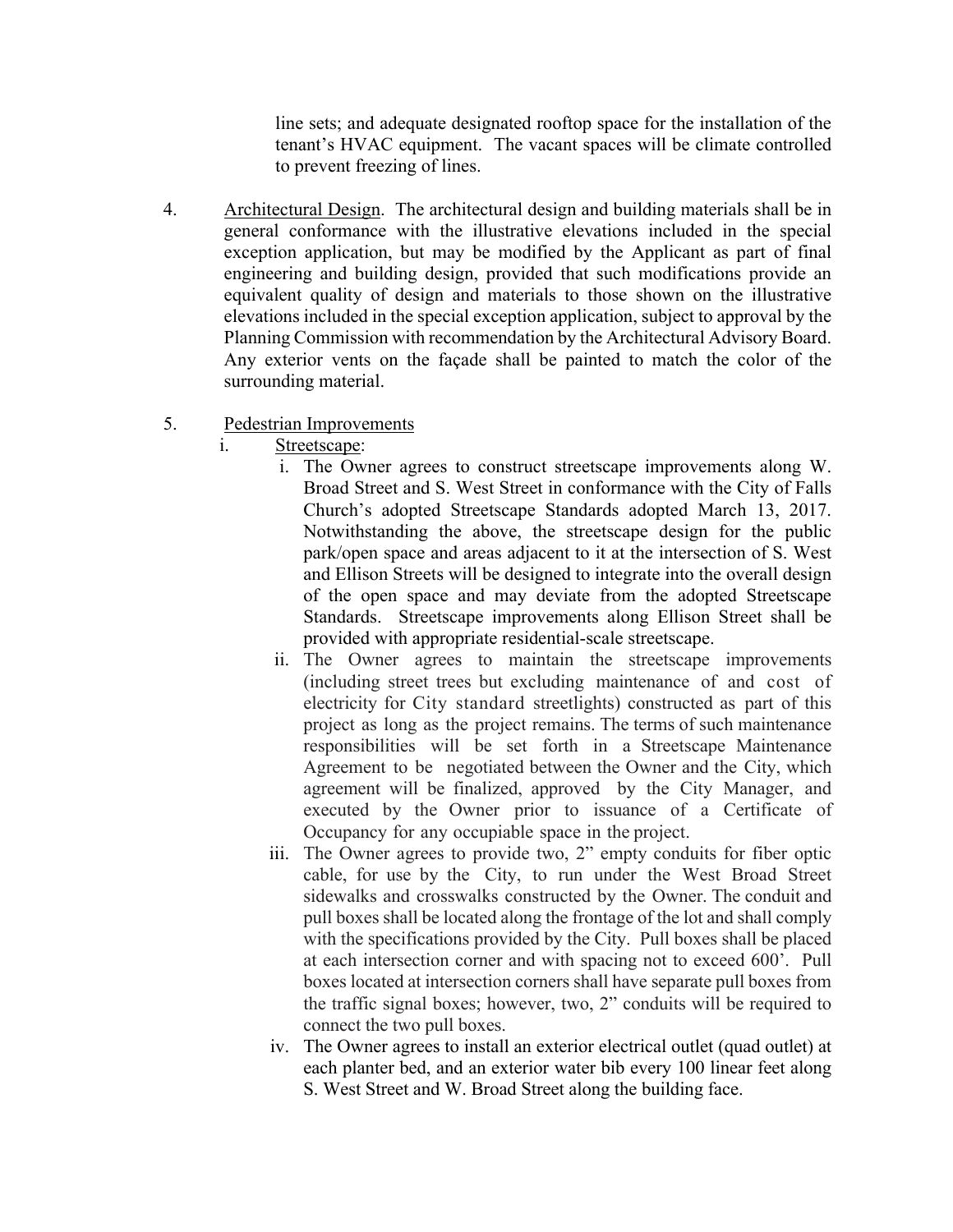- ii. Bus Stop: The Owner agrees to construct a bus stop including a shelter with appropriate signage and landing pad amenities at a location generally shown on the CDP, but with the final location to be determined in coordination with the City Manager as being consistent with the City's Bus Stop & Shelter Plan during Site Plan approval. The bus stop design and amenities shall be included in the Site Plan approval, and will be in conformance with the City's adopted Bus Stop & Shelter Plan, which provides specifications and target locations for such bus stops. The shelter shall include conduit and electrical service to allow for installation of a real time bus information sign. The Owner further agrees that, in lieu of building the shelters, and at the discretion of City, the Owner may pay the City \$40,000 prior to the issuance of building permits for the project, as its contribution toward a bus shelter elsewhere in the City.
- iii. Crosswalks.
	- i. The Owner agrees to construct pedestrian crosswalks along the northwest and southwest legs of the West Broad and North West Street intersection.
	- ii. The Owner agrees to provide crosswalk/pedestrian improvements across North west Street in the vicinity of the North Ellison Street intersection.
- iv. Ellison Street Parking. The Owner agrees to work with the City Staff to effectuate a parking zone restriction along Ellison Street restricting onstreet parking to residents of the adjacent neighborhood only. No residents, workers, or visitors of the Subject Property shall be allowed to park along Ellison Street.
- 6. Schools Capital Cost Contribution. The Owner agrees to make a voluntary contribution to the City of Falls Church to offset school capital costs. The developer agrees to voluntarily contribute \$1,500 for each of the market rate rental apartments to offset school capital costs. The total contribution shall be paid at the time of the issuance of the first residential certificate of occupancy.
- 7. Public Safety
	- i. Public Safety Radio: The Owner agrees to ensure that all buildings and parking garages on the Subject Property are constructed in a manner that permits public safety radio signals to be transmitted and received throughout all areas within the building and from those areas to all outdoor areas of the property that is the subject of the Special Exception. The Owner will install the necessary equipment and, with at least five days' notice to the City Manager, perform a radio transmission test upon completion of the project, but prior to issuance of the first Certificate of Occupancy, in order to establish that there exists the ability to transmit and receive public safety radio signals from the interior of the building and parking garages, including the subterranean levels. The Owner agrees to permit the City Manager or his designee to be present at the site during the tests and to verify the results. Should the test fail,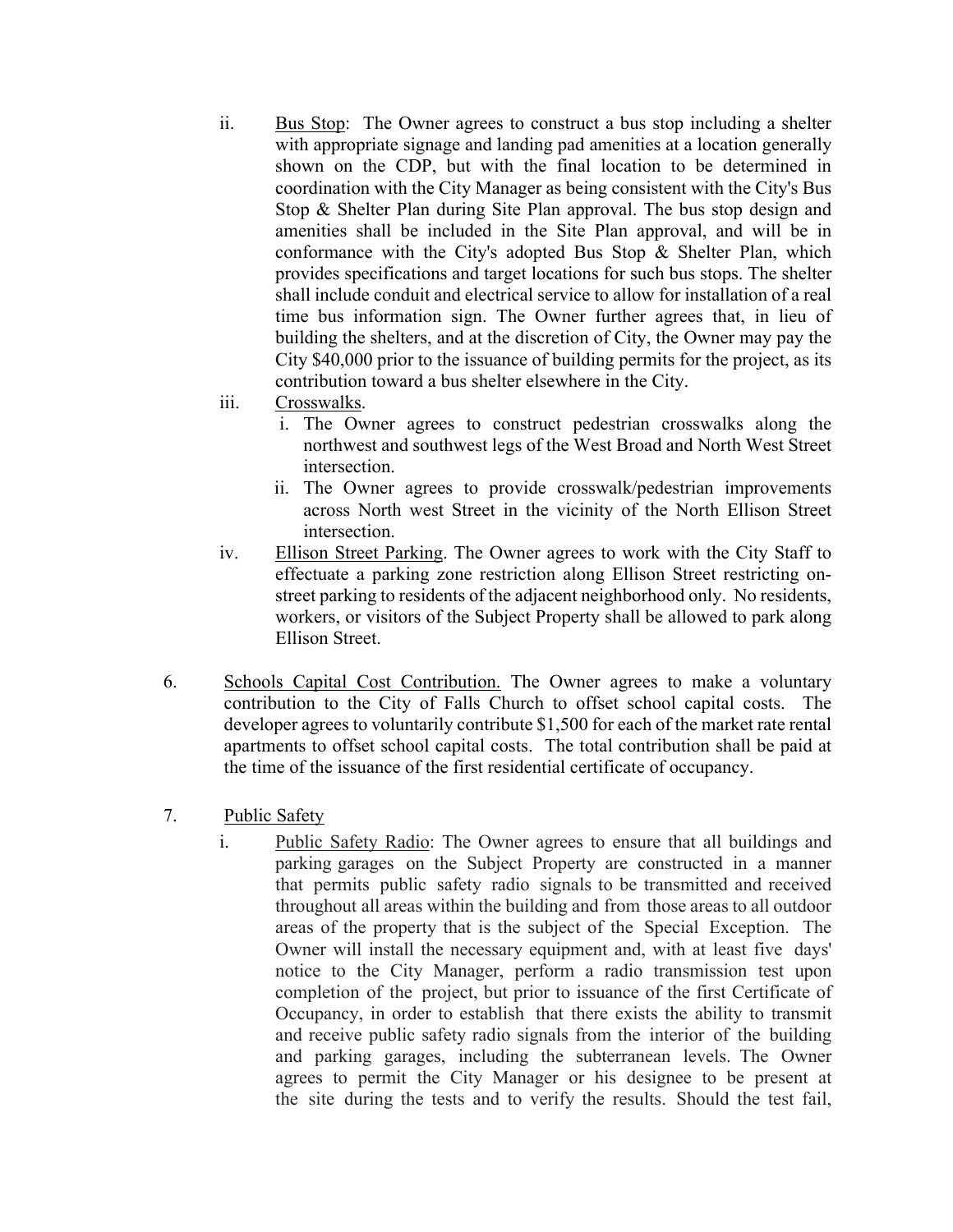the Owner will find and implement a solution acceptable to the City so as to resolve the problem with 90 days of the test.

- ii. Life Safety: The Owner agrees to provide:
	- i. Emergency Generator: Natural gas, or other approved power supply, generator sized to accommodate the following loads all at one time for the Subject Property:
		- 1. Fire Alarm System
		- 2. Fire Pump, if equipped
		- 3. Emergency Hall and Exit Lighting
		- 4. One Elevator for the Standard Multifamily Use and One Elevator for the Age-Restricted Multifamily Use.
		- 5. Domestic Water Pumps, if equipped, and
		- 6. Sump Pumps.
	- ii. Fire command center with control and annunciation of elevators, generator, fire pump, and HVAC systems, including a separate cooling system for the command center.
- 8. Transportation Demand Management (TDM) and Parking Management Plan. The Owner agrees to develop and implement a TDM program as shall be referenced in a Transportation Management Plan that will be prepared as a part of the site plan approval process. The Owner agrees to obtain the City Manager's approval of the TDM program as meeting the standards of this VC and as likely to achieve the goals listed below, before site plan approval. The Owner agrees to implement the TDM program and Parking Management Plan, together, in a way that achieves the goals of i) reducing onsite parking demand by 17 percent from City Standards; and ii) reducing the number of PM peak hour vehicle trips for the multi-family uses by 25 percent from ITE Trip Generation Manual  $10<sup>th</sup>$  Edition predictions. The TDM program will include a list of infrastructure and incentives to be provided as well as monitoring programs and additional techniques to be administered in the event performance goals are not achieved. In addition, the TDM program will categorize infrastructure, techniques and incentives (hereafter collectively referred to as "elements") as falling into one or more of four categories: (1) Site Design, Infrastructure and Options; (2) Promotion, education and incentives; (3) Monitoring and Enforcement; and/or (4) Adaptive Management. The Owner agrees to work with the City Manager to reach agreement as to how the elements will be used at any given time. The TDM program will conform to these documents and the CDP and will be finalized and approved as part of the Site Plan process. The Owner agrees that City of Falls Church staff upon prior written notice to the Owner's designated representative will have access to the garage(s) on the Subject Property at all times to conduct parking utilization counts and to monitor compliance with the TDM and Parking Management Plans.
- 9. W. Broad Street Traffic Signal. The Owner agrees to work with the City and VDOT on appropriate signal timing/phasing adjustments to optimize the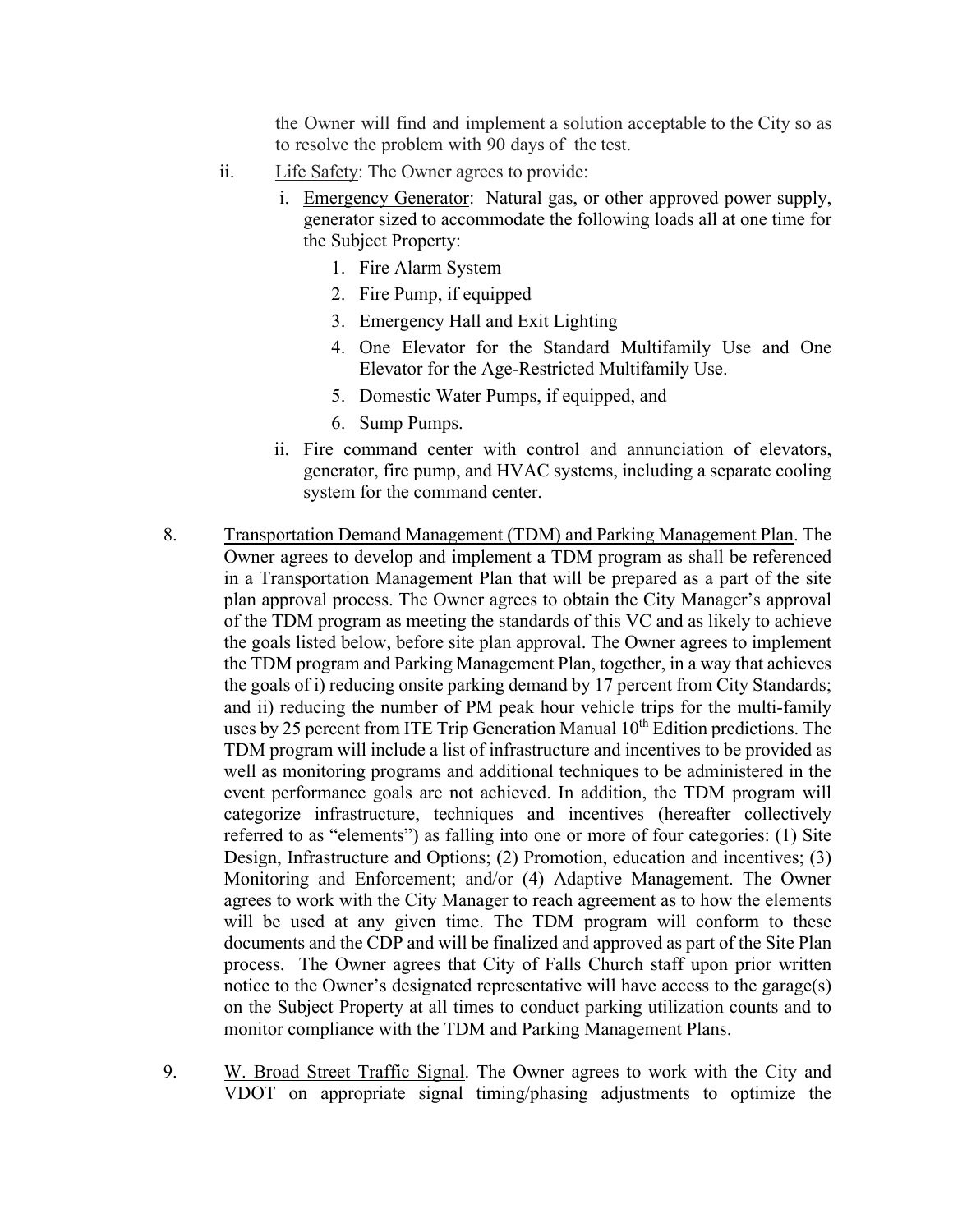performance of the signal at the intersection of W. Broad and S. West Street.

- 10. Environmental Improvements:
	- i. Green Building Criteria: The Owner agrees to have the project designed such that a Leadership in Energy and Environmental Design ("LEED") Accredited Professional ("LEED AP") can and will certify that the project is likely to yield at least the points necessary to achieve status of LEED Gold under LEED v4. Prior to site plan approval, the Owner will provide the City with a LEED checklist as prepared by a LEED AP. Following completion of construction and occupancy, and in accordance with LEED guidelines, the Owner will prepare the necessary documentation to seek official LEED certification from the U.S. Green Building Council. Prior to the issuance of first certificate of occupancy, the Applicant will post a \$50,000 bond or letter of credit for the project which includes terms approved in advance by the City Manager to assure the City that the Owner will satisfy its obligations under this paragraph to achieve LEED Gold certification. If the project achieves the intended LEED certification within three (3) years after issuance of a certificate of occupancy for the last residential unit, then the associated bond or letter of credit will be released by the City. If the project does not achieve the intended LEED certification within three (3) years after the issuance of the last certificate of occupancy but fell within five (5) points of attainment intended LEED certification, 50% of the bond or letter of credit will be released to the Owner; the City will redeem the other 50% of the associated bond or letter of credit for City environmental improvements at the project location and/or vicinity with the scope at the City's sole discretion If the project does not achieve the intended LEED certification within three (3) years after the issuance of the last certificate of occupancy but was more than five (5) points from attaining the intended LEED certification, the City will redeem the associated bond or letter of credit for City environmental improvements at the project location and/or vicinity with the scope at the City's sole discretion.
	- ii. Future Solar Panels: The Owner agrees to aggregate rooftop mechanical systems to the best extent possible, and to take into consideration the possibility that in the future an opportunity may arise for installation of rooftop solar panels to capture solar energy to be sold to the grid. In such future event the Owner agrees to a good faith evaluation of the feasibility of allowing the installation of solar panels for providing solar energy to the grid; provided however, the Owner reserves the right for the future installation of solar panels to provide solar energy to be consumed exclusively by the project.
	- iii. Electric Vehicle Charging Station: The Owner agrees that a minimum of fifteen charging stations for electric vehicles will be provided in the project parking garage. The Owner further agrees to provide conduit for the future installation of fifteen additional charging stations for electrical vehicles.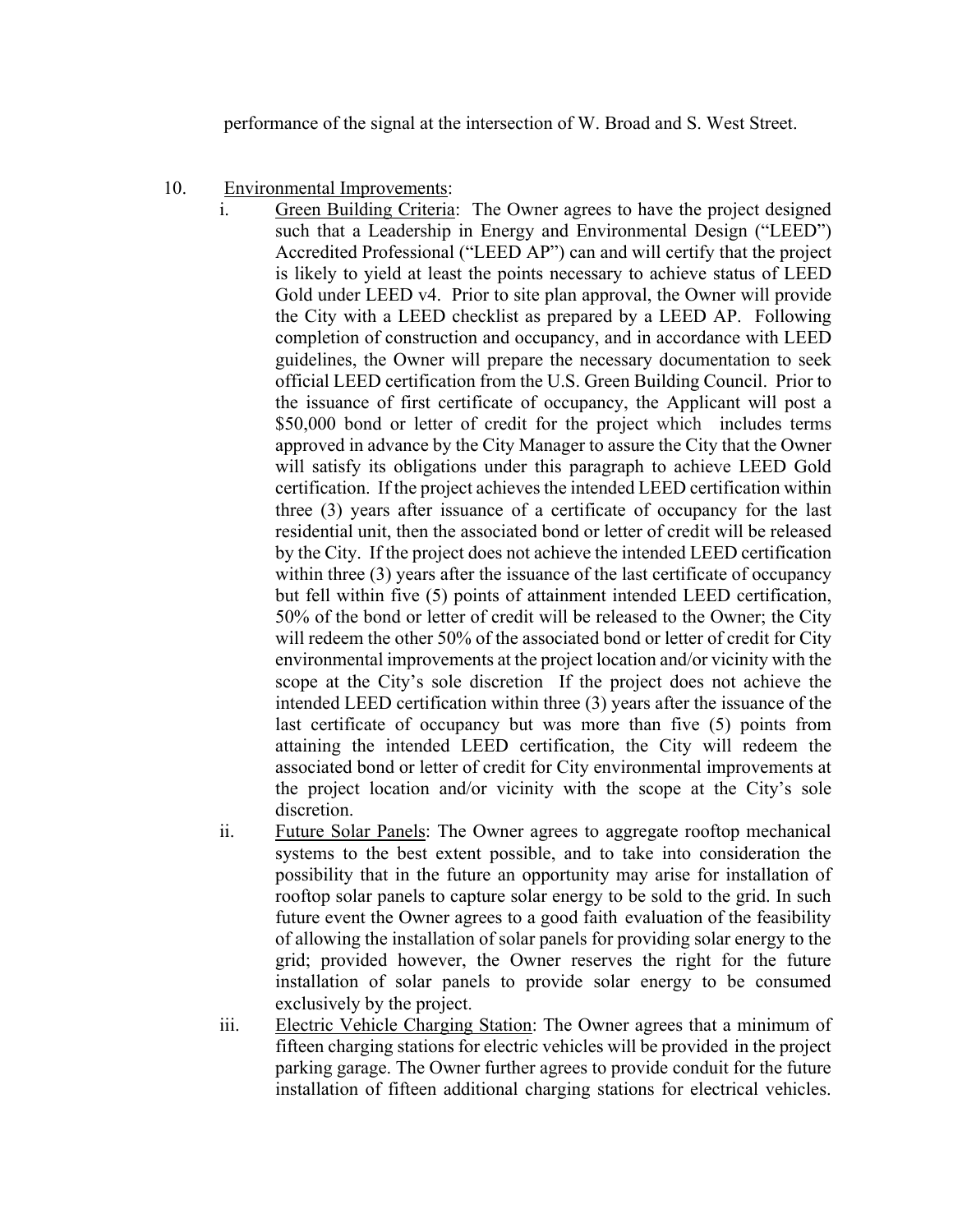The location of the charging station will be determined at Site Plan Approval, but will include stations and conduit in both the residential and commercial portions of the project.

- iv. Sanitary Sewer Capacity: The Owner agrees to conduct a sewer capacity analysis by a qualified engineer to an extent determined by the Director of Public Works, but not more than 1,000 feet downstream of the project in any direction. During Site Plan the Owner and Public Works will determine if any sanitary sewer improvements are necessary to alleviate capacity concerns identified after development flows are modeled. The design and construction costs to perform necessary improvements (excluding capacity analysis) will be determined during Site Plan approval. The Owner agrees to design and construct the system improvements. The City will waive part or all of Sewer Availability fees in an amount equal to the verified costs of design and construction of said improvements.
- v. Storm Drainage and Runoff: The Owner agrees to provide storm water management in conformance with that shown on the CDP. Owner agrees to reduce the storm water runoff from the site during a 10-year storm by an additional 20% from the minimum requirements set forth in Chapter 35 of the City Code. Existing conditions may be used as the basis of the peak flow calculation.
- vi. Stormwater Fund Contribution: The Owner agrees to contribute \$20,000 to the City's Stormwater Fund for the purpose of mitigating the removal of currently existing on site tree canopy coverage. City Arborist to determine how these funds are utilized.
- vii. Installation of Vegetation: The Owner agrees that the vegetation installed for the project will consist of native and regionally adapted species with a majority being from the City's list of recommended plants. Final sizes, species and placement will be determined at Site Plan Approval. Plant materials shall be at least the following sizes at installation:
	- i. Evergreen trees (8 to 10 feet in height at planting)
	- ii. Shade trees (minimum 2.5 inch caliper, 14 feet in height at planting on W Broad Street and minimum 2.5 inch caliper otherwise)
	- iii. Large shrubs (minimum 24 inches)
	- iv. Small shrubs (minimum 18 inches)

The timing of installation of vegetation shall be determined during the Site Plan Approval. The City Arborist may allow modification to the timing of installation based on the planting season, availability of plant materials, or weather, which may not permit installation of plant materials and/or street trees by the required timing.

- 11. Affordable Housing Contribution: The Owner agrees to provide affordable housing on the following terms:
	- i. Provision of Affordable Dwelling Units
		- i. Baseline:The Owner will provide affordable dwelling units ("ADUs") in the project equal to twelve (12) percent of the total number of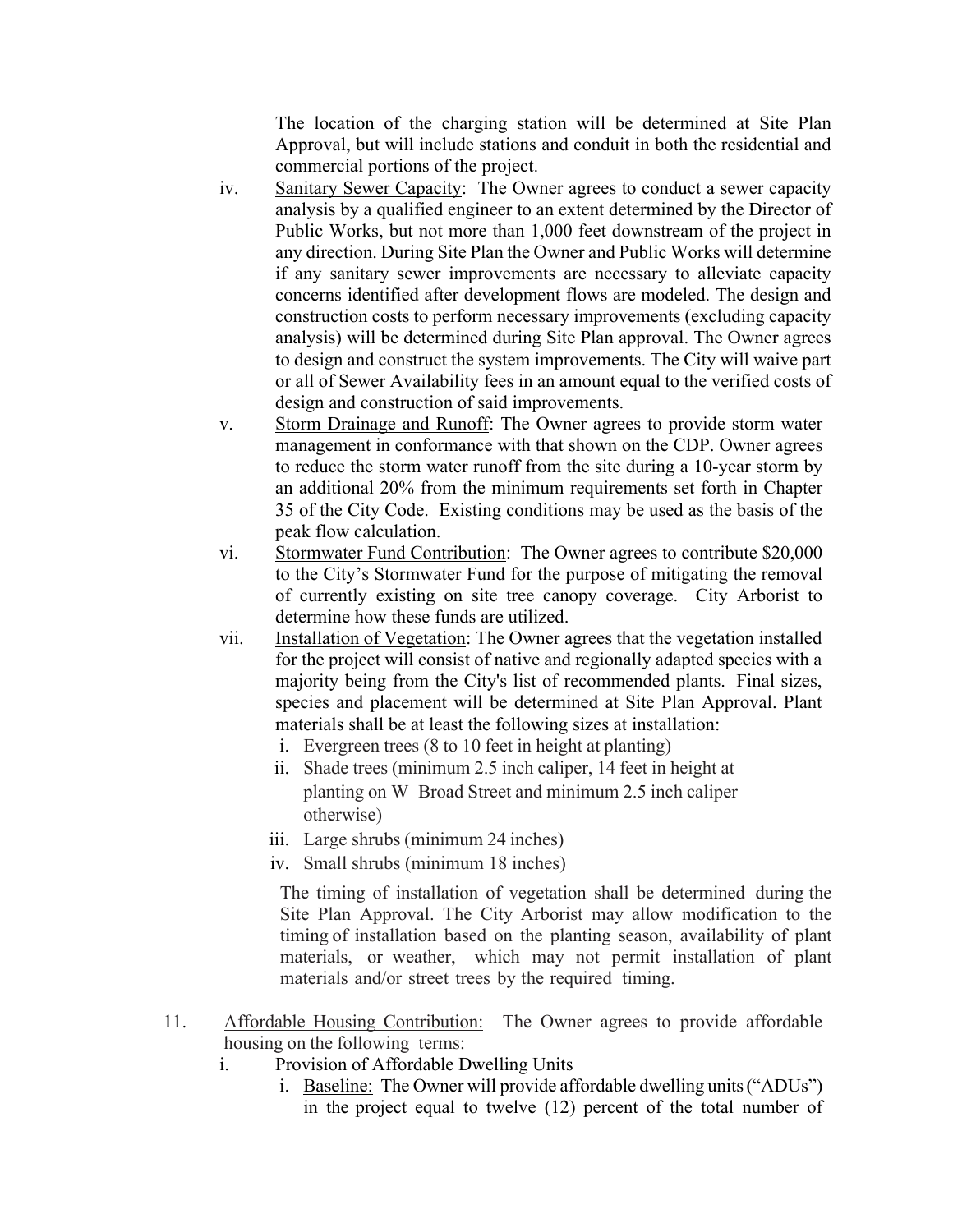dwelling units (rounded up to the nearest whole number) actually constructed. The proportion of ADUs will follow the same proportionate mix for the market rate units in the project. The ADU's shall be offered for rents split equally (50% each) at two income tiers: those that are affordable to households whose income is no more than 60% of HUD PMSA AMI, and those that are affordable to households whose income is no more than 80% of HUD PMSA AMI.

- ii. Cash in Lieu Payment. Prior to issuance of the first residential occupancy permit for the project, and upon the written agreement of the City, the Owner may make a cash contribution to the City's housing trust fund in lieu of providing some or all of the ADUs described in this Voluntary Concession. The amount of the cash contribution shall be mutually agreed upon by the City and the Owner. If the City and the Owner cannot mutually agree upon a contribution amount, then the Owner will provide ADUs in conformance with the provisions in this Voluntary Concession 11.
- iii. Conditions Applicable to ADUs. The following conditions are applicable to any ADUs provided pursuant to this Voluntary Concession 11. They shall not apply if a cash in lieu payment is provided.
	- i. The ADU size will be in keeping with the typical unit size in the project for each similar unit type. The ADUs will be dispersed throughout the project. If the Owner provides parking for market-rate units, the Owner shall provide at least one parking space for each comparable ADU unit. If a parking fee is imposed, the same parking fee shall apply to comparable ADU units. The Owner shall have the right to require the payment of security deposits and other deposits or fees for ADU units that are also charged to market-rate units with the exception of amenities fees. Tenants of the ADUs shall have access to the same amenities as market rate tenants.
	- ii. The Owner agrees to record Restrictive Covenants among the land records of the Clerk of the Circuit Court of Arlington County, which shall define terms and conditions of the ADUs as such terms and conditions are agreed to in these Voluntary Concessions regarding issues including, but not limited to, price control periods and owner/renter occupancy and the matters agreed to in these voluntary concessions. These Covenants shall run with the land and be an encumbrance on the ADUs. The Covenants shall be recorded with the City's land records in Arlington County, after certification by the City Manager of their conformance with these Voluntary Concessions, and evidence of such recordation will be provided to the Zoning Administrator before a Certificate of Occupancy is issued for any dwelling unit in the project.
	- iii. The Owner will rent the ADUs directly or through its designated agent to qualified tenants, as determined by the City. The City will regulate and establish ADU qualification priorities.
	- iv. The monthly rent for the ADUs will be set by the Housing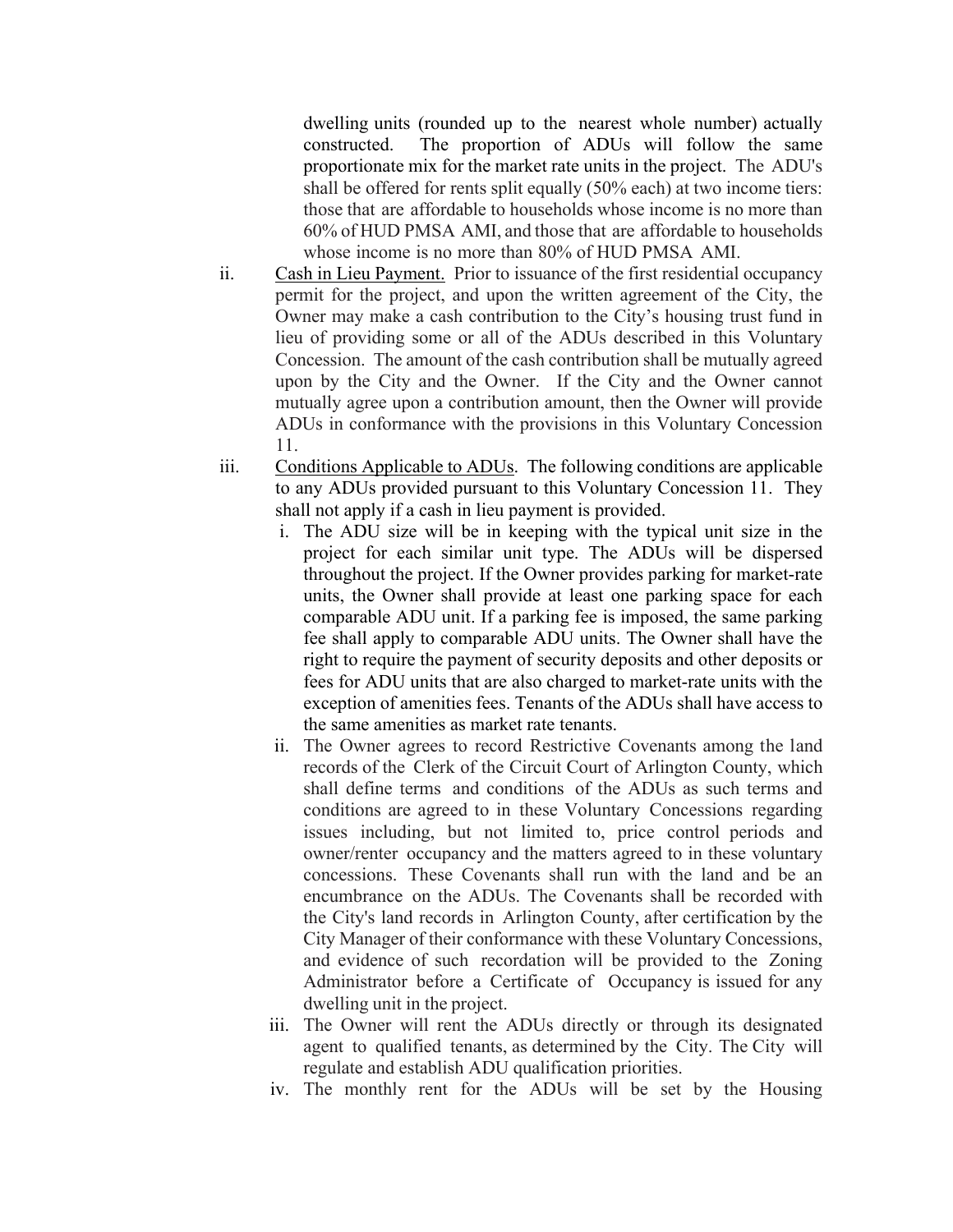Commission with reference to the U.S. Department of Housing and Urban Development ("HUD") Washington Primary Metropolitan Statistical Area ("PMSA") area median household income ("AMI"). Such rent and unit mixes will be in effect for the life of the Project. ADU monthly rent shall include an additional amount as calculated by the percentage increase in AMI, but not less than the original ADU monthly rents listed above.

- v. If any ADU rental units are marketed for sale as individually and separately owned condominiums within 20 years after the certificate of occupancy is issued for the residential building, then such ADU units will become home ownership units subjected to the conditions in **Voluntary Concession 11(iii)(vi-vii)** below. The City will be notified a minimum of 120 days prior to the sale of the first ADU condominium unit. All ADUs that the Owner desires to sell will be made available for sale within 6 months after the 120 notice. Tenants of individual ADU units will be given the right to purchase their individual unit at prices established under **Voluntary Concession 11(vii)**. ADU tenants opting not to purchase will receive relocation benefits from the Owner as outlined in the City of Falls Church Voluntary Relocation policy.
- vi. If sold as a condominium, the Owner agrees to use commercially reasonable efforts to reduce and minimize condominium fees for such ADUs as allowed by the Virginia Condominium Act and applicable law. Upon written notification by the Owner (as outlined by the City) that an ADU is available for sale, the City or its designee will have the right of first offering to purchase the forsale ADU for a 60-day purchase offer period following delivery of such written notification to the City Manager. In the event the City does not exercise such right to purchase the ADU or ultimately to close on the sale of the ADU, the ADU shall be offered for sale exclusively to City qualified and designated non-profit organizations for a period of 30 days.
- vii. In the event that the ADU is not sold as outlined above, the Owner will be entitled to sell the ADU without further restrictions at market rate. Net sale proceeds received by the Owner in excess of the ADU price will be divided equally between the City and the Owner. The Owner agrees that the ADU sales price will be set by the Housing Commission with reference to the HUD PMSA AMI at a sales price that are affordable to households whose income is no more than 65% of HUD PMSA AMI.
- viii. The ADU sales price will include an additional amount as calculated by the percentage increase in HUD median income at the time building permits are issued, but not less than the original sales prices listed above. The limitations on sale of ADUs will apply for a period of twenty years following the initial sale and with resale within that first twenty years of each subsequent ADU owner's date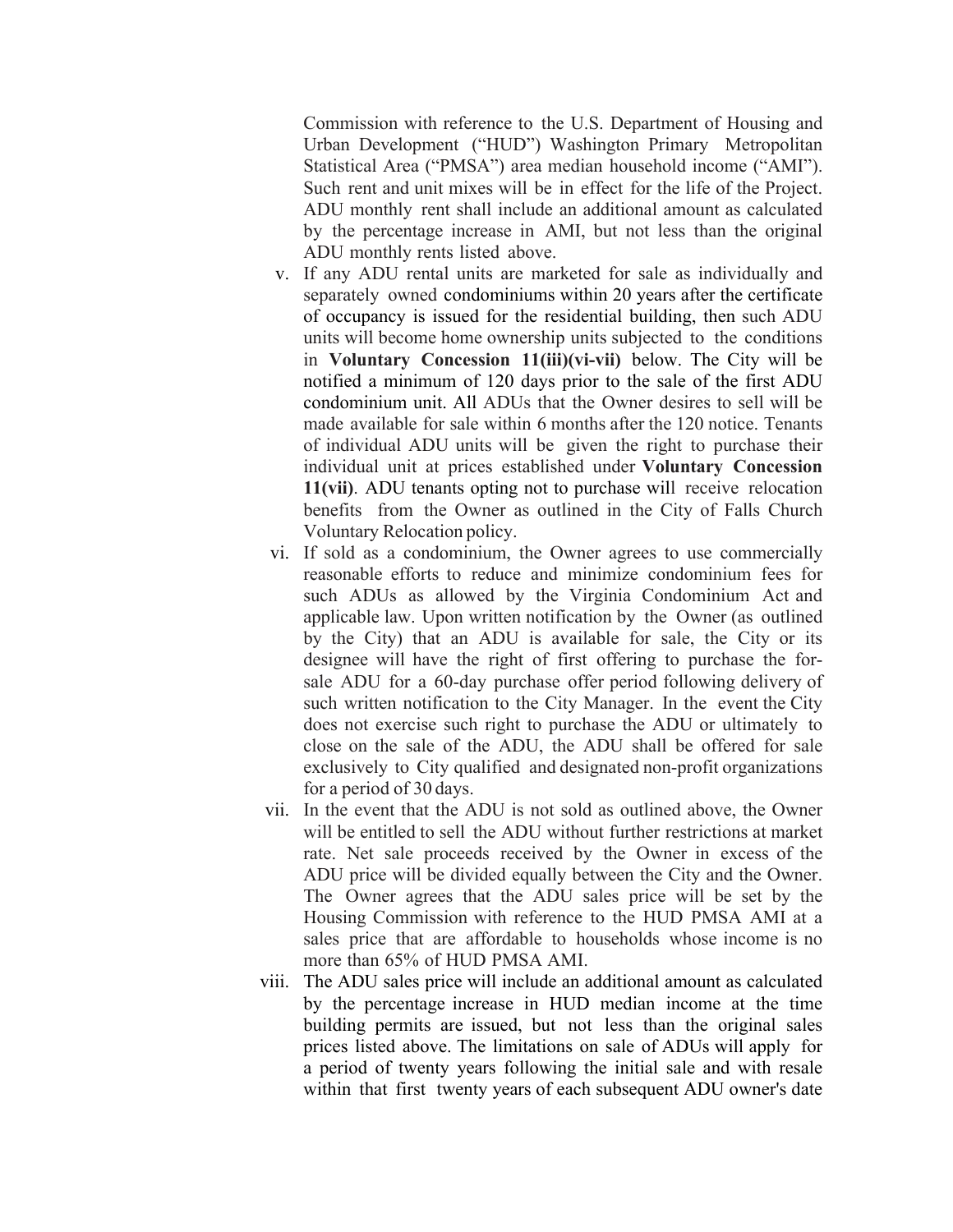of purchase.

- ix. ADU tenants/owners will have the same duties, rights and privileges as all other tenants/owners in the project, except as such ADU duties, rights and privileges are expressly altered by these voluntary concessions.
- x. A minimum of one of the ADU units shall be accessible as defined by federal law. Additionally, as provided by federal law, all ADU and market-rate units shall be ADA adaptable.
- xi. The Owner will comply with all applicable fair housing laws.
- 12. Libraries, Parks and Recreation. In return for various benefits to the Owner granted through the special exception process and to ameliorate the reduction of open space in the City and increase in residents resulting from the Special Exception Approval, the Owner agrees to increase the sustainability of its project by contributing to the City's libraries and parks. The Owner agrees to provide a contribution to the City of \$250 per residential unit (excluding ADUs) in support of community improvements and future planned upgrades to City libraries and City owned Parks. The total contribution will be paid prior to issuance of the first residential certificate of occupancy.
- 13. Lighting: The Owner agrees that all exterior lighting for the Subject Property shall comply with the City Ordinances with respect to spill over to residential neighborhood south of the project, and exterior lighting shall be shielded and directed away from any adjacent residential property. To the extent feasible, low energy light fixtures will be used. The lighting plan for exterior lighting on Ellison Street will incorporate dark sky lighting principles in accordance with the standards of the International Dark Sky Association.
- 14. Construction Management:
	- i. Construction Parking and Staging Plan**:** Prior to issuance of any demolition and/or building permits the Owner agrees to prepare, submit, and obtain the City Manager's approval of a demolition and staging plan for the project. All demolition and construction of the project shall be done in conformance with the approved demolition and staging plan. Once a contractor has been selected for the project, the Owner will prepare a Construction Parking Plan and a Construction Traffic and Staging Plan to be enforced by the Owner for the entire construction phase of the project, and to obtain the City Manager's approval of the plan as providing sufficient parking or other transportation services for working to the site, and not having an adverse impact on traffic safety, prior to the issuance of any building permit for the project. The Owner acknowledges and agrees that violations of these Plans during construction can result in a Stop Work Order and other enforcement measures by the City.
	- ii. Community Liaison During Construction: The Owner agrees to designate a representative who is physically present on a regular basis on the Subject Property to serve as a liaison to the community throughout the duration of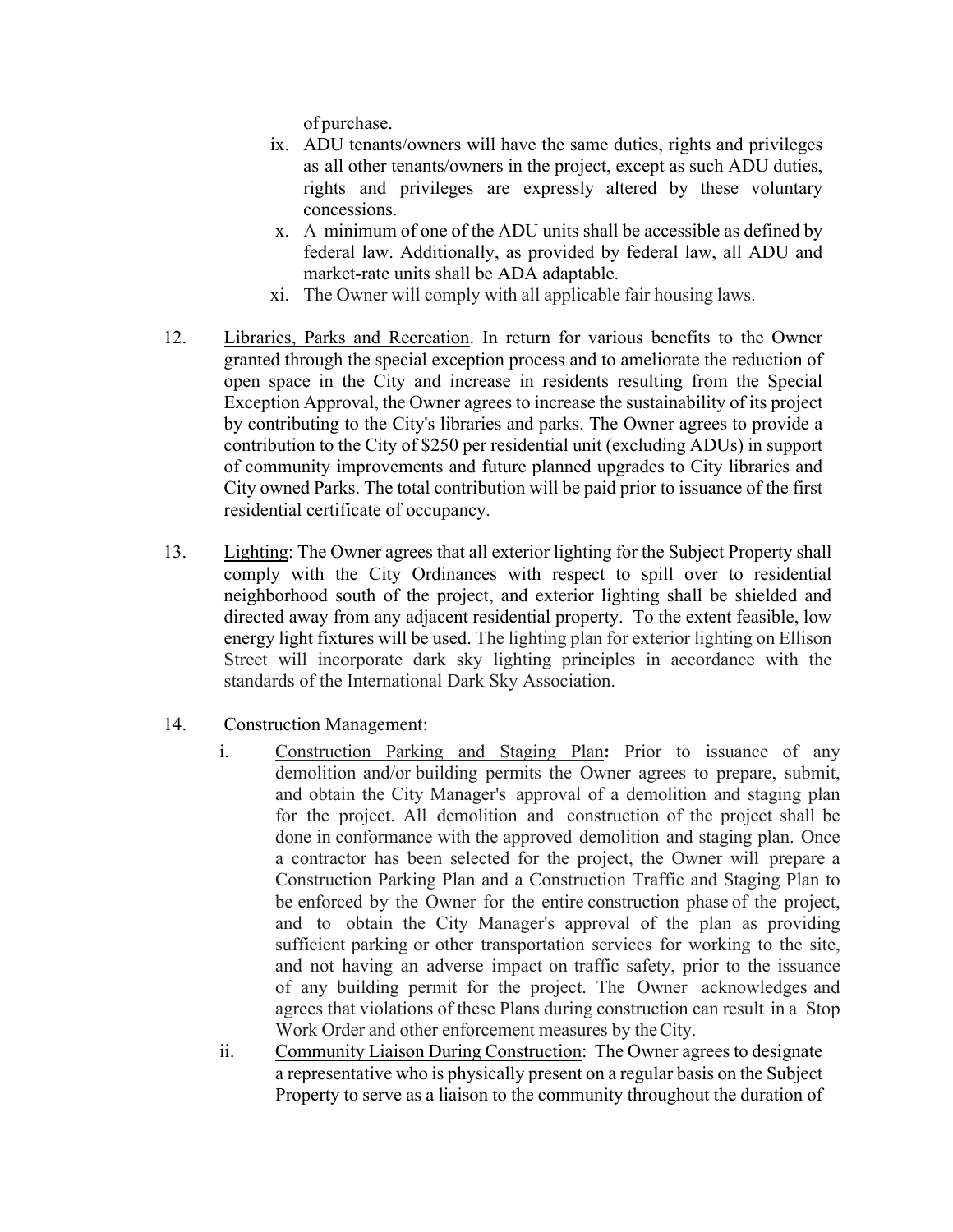construction. The Owner agrees to provide the name and telephone number of the liaison, in writing, to the City Manager prior to commencement of any work on the site. The Owner agrees to have the representative schedule meeting with the community, at an accessible location, no less frequently than quarterly. The Owner further agrees to hold such meetings, after notifying the City Manager, and the citizens at least ten days prior to the date of such meeting, and to permit citizens to speak at the meeting to air their concerns.

- iii. Excavation Monitoring**:** The Owner agrees to continuously monitor for soil movement and structural damage to adjacent structures during and after excavation for the project. Structures within a distance equivalent to or less than the depth of the excavation plus 10 feet will be surveyed by the Owner for pre-development conditions and compared to postdevelopment conditions. For such structures, the Owner agrees to provide insurance coverage for damage caused by excavations or construction activities, as independently verified by a third party engineering consultant provided by the Owner. In no way will this provision limit the liability of the Owner or its contractors for damages caused by construction activity.
- iv. Sidewalk Accessibility**:** The Owner agrees to maintain safe pedestrian walkways throughout construction and thereafter, and to ensure that such walkways are, at all times, separated from street traffic. Sidewalks shall not be completely closed on either side of the street, unless the City Manager or his designee approves such closing, after finding that the Owner (1) cannot reasonably provide such a pedestrian walkway, (2) will provide clear signs and access to the sidewalk on the other side of the street, and (3) will manage the closure so that the pedestrian walkway is not closed for more than 15 consecutive days, unless City Manager (or his designee) approves a longer duration.
- v. Pest Control and Plan**:** The Owner agrees to contract with a certified pest control company licensed to do such business in the Commonwealth of Virginia for a thorough extermination of any pests and/or rodents that may be present on the Subject Property and provide a containment plan prior to the start of demolition work and/or any other land disturbing activities, and throughout construction. The pest containment plan is subject to review and approval by the Building Official prior to issuance of a demolition permit.
- vi. Pavement Rideability During Construction: The Owner agrees to monitor, by visual observation, the integrity of the roadway surfaces adjacent to the Subject Property, including W. Broad Street, S. West Street, and Ellison Street, during construction of the project. The Owner agrees to repair those portions of the adjacent streets that are agreed upon by Owner and the Director of Public Works and having been damaged by construction traffic associated with the project and that materially impact the safe use of the roadway from a rideabilty standpoint. This periodic repair during construction, if necessary, shall be in addition to any paving or patch work required upon completion of the project. The required repair shall be only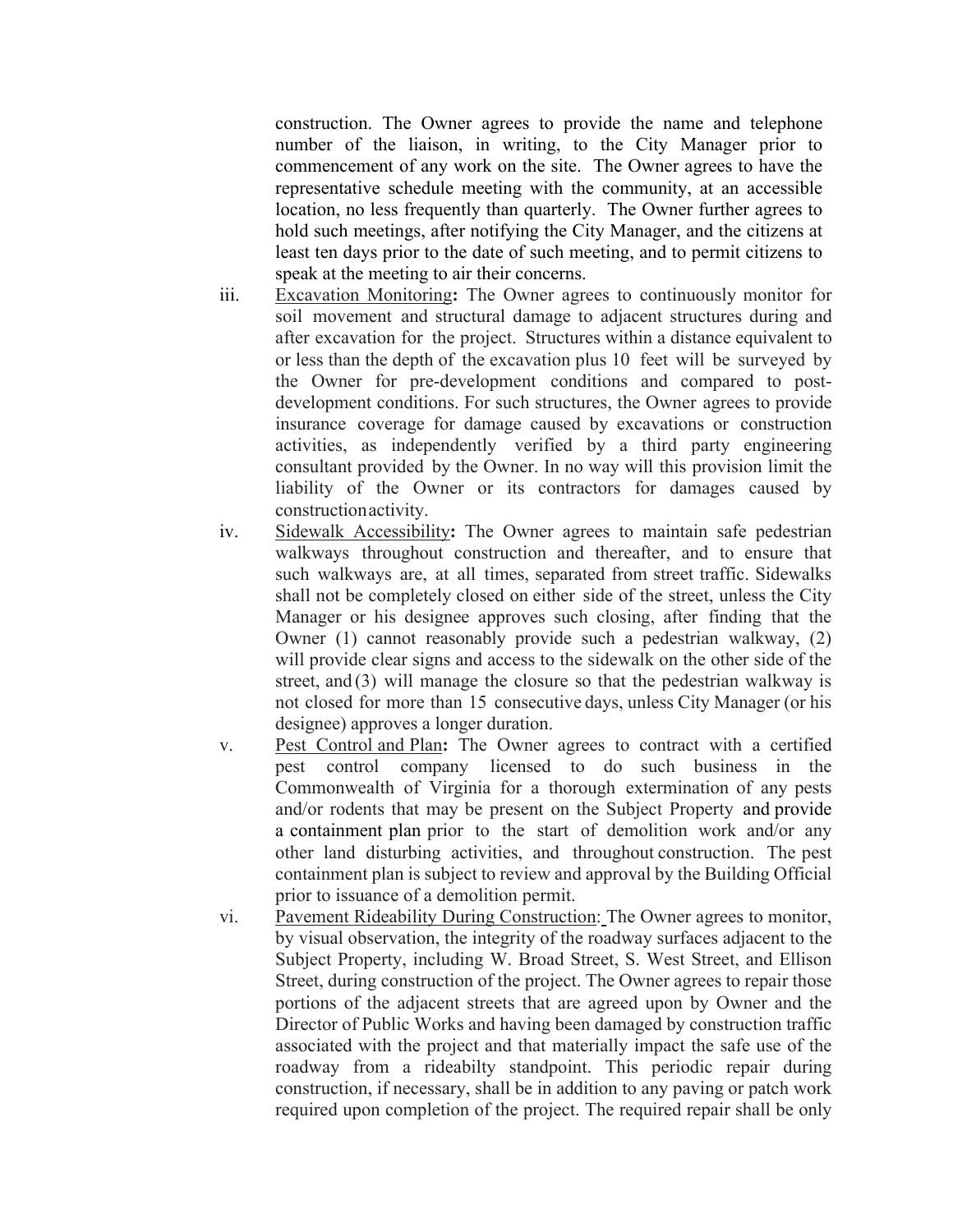that directly caused by construction traffic on the Subject Property and shall not include damage caused by any other source, including but not limited to that caused by others not associated with the project, utility company improvements, and other not in the direct control of the Owner or Owner's representatives. Furthermore, the Owner shall conduct a pre-construction site visit with the Director of Public Works in order to document the existing road conditions prior to the start of construction.

15. Bicycles: The Owner shall provide secure bicycle storage facilities consistent with those shown on the CDP for the residential uses of the project as well as short-term bicycle parking for the commercial uses of the project. Bike storage shall be consistent with the Bicycle Parking Requirements of the City's Zoning Ordinance, and these facilities will be finalized and approved as part of Site Plan approval.

## 16. Other terms and Conditions

- i. Owner acknowledges that the Special Exception as granted, runs with the land and is not transferable to other land.
- ii. Owner acknowledges that if granted, the Special Exception will be contingent upon the conditions noted above, and shall not relieve the Owner from compliance with the provisions of all applicant ordinances, regulations, or adopted standards.
- iii. Owner acknowledges that if granted, the Special Exception shall automatically expire, without notice, thirty-six (36) months after the date of approval unless the use has been established or construction has commenced and been diligently pursued, in accordance with Division 3. Section 48-90. (d), (6) of the City of Falls Church Zoning Ordinance.
- iv. Site plan approval is defined as approval of the site plan for the subject property by the Planning Commission pursuant to Section 48-1142 of the Zoning Ordinance. Owner shall apply within 90 days of that Site Plan approval for associated administrative staff approvals and related bonds using good faith efforts to complete these approvals in a timely manner. There may be consideration of one extension of three (3) months for the above timeframe at the discretion of the Director of Community Planning and Economic Development Services (CPEDS).
- v. The City of Falls Church Commissioner of Revenue and/or his designated staff shall be provided access to the residential portions of parking garage for inspection of window stickers related to personal property taxes for vehicles. In the event the access methods are changed or updated the Commission of Revenue shall be provided notice within thirty (30) calendar days.
- vi. Timing of Commitments. Notwithstanding the foregoing, upon demonstration that despite diligent efforts or due to factors beyond the Owner's control commitments specified in these Voluntary Concessions